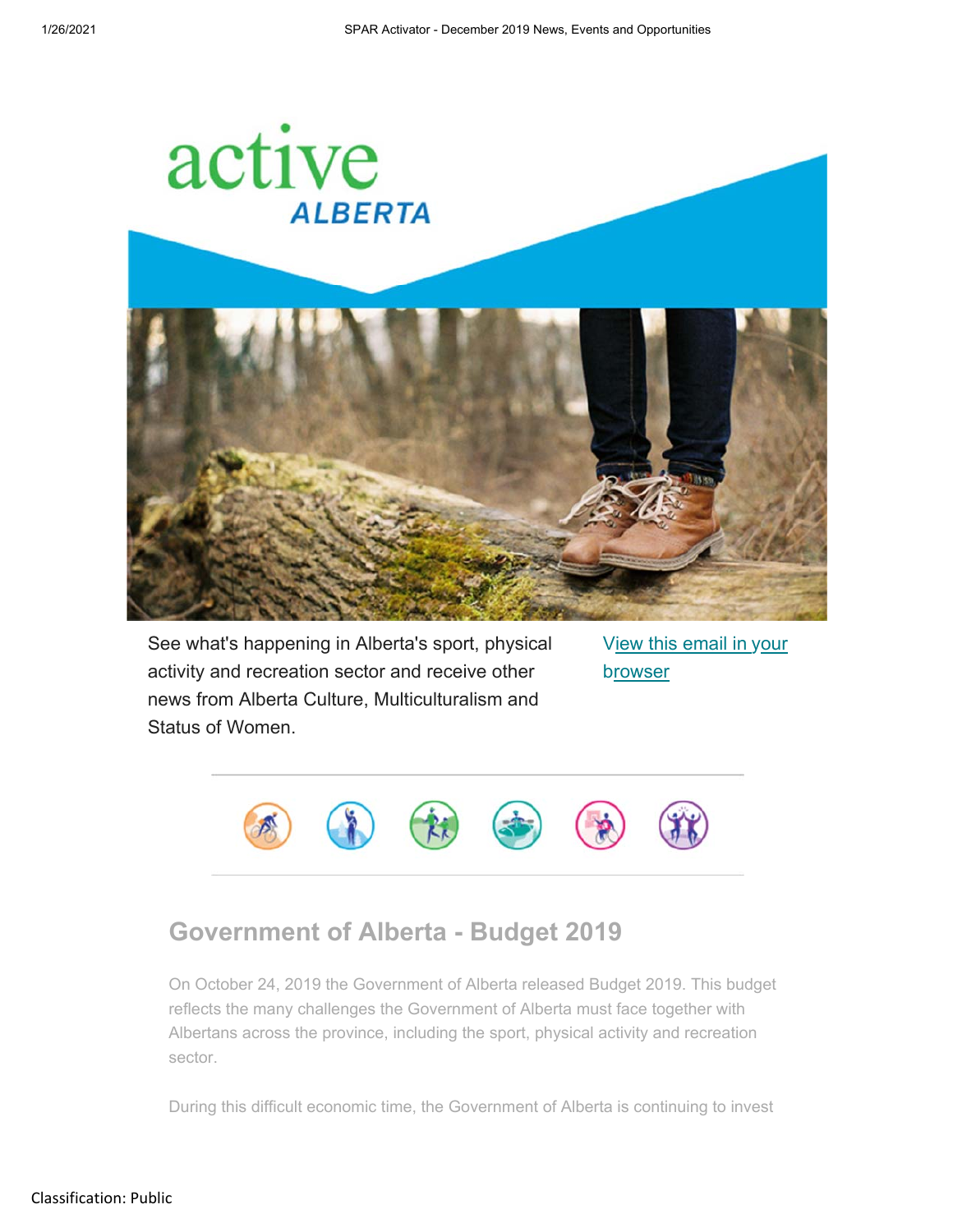#### 1/26/2021 SPAR Activator - December 2019 News, Events and Opportunities

in sport, physical activity and recreation with the assurance that we are firmly committed to working with our partners to identify innovative and creative ways to continue to support the sector.

Budget 2019 sets a new direction for many agencies, boards and commissions that do work on behalf of the Government of Alberta. This direction includes revitalizing some agencies, including Alberta Sport Connection. The vital work previously done by Alberta Sport Connection and the function of its board will be consolidated into the department alongside the recreation and physical activity unit. Moving Alberta Sport Connection programs into the department creates opportunities for greater alignment in our support to the sector. The change is cost effective, will leverage greater department resources, will eliminate unnecessary processes, and upholds our commitment to red tape reduction.

The transition of Alberta Sport Connection into the new Sport, Physical Activity and Recreation (SPAR) branch is in process and will take time to form. The SPAR branch will be communicating about many items, including SPAR Branch structure, more details about the SPAR 2019 budget, and other pertinent information as it becomes available.

Please visit the Government of Alberta website for more information about Budget 2019.

## **Call for Nominations - The Inspiration Awards**

The Inspiration Awards call for nominations is now open. This is a great opportunity to recognize people and organizations in your community for leadership in the prevention of bullying, sexual violence, family violence and/or child abuse.

Show your support for those who are making a difference and who are helping keep vulnerable Albertans safe. Please encourage interested parties to submit their nominations for the 2020 Inspiration Awards by Jan. 13, 2020. Nominations can be submitted at alberta.ca/InspirationAwards.

# **Now Available - Sexual Harassment in Sport and Recreation Fact Sheet**

Creating safe spaces in sport, physical activity and recreation that are free of sexual harassment and abuse is a responsibility that belongs to all of us. To assist in this mission, Alberta Community and Social Service and Alberta Culture, Multiculturalism and Status of Women have partnered to create a new Fact Sheet about Sexual Harassment in Sport and Recreation. Please share this information with community sport, physical activity and recreation organizations, recreation centres and other relevant stakeholders. Together, let's make sport. physical activity and recreation more safe and accessible for everyone.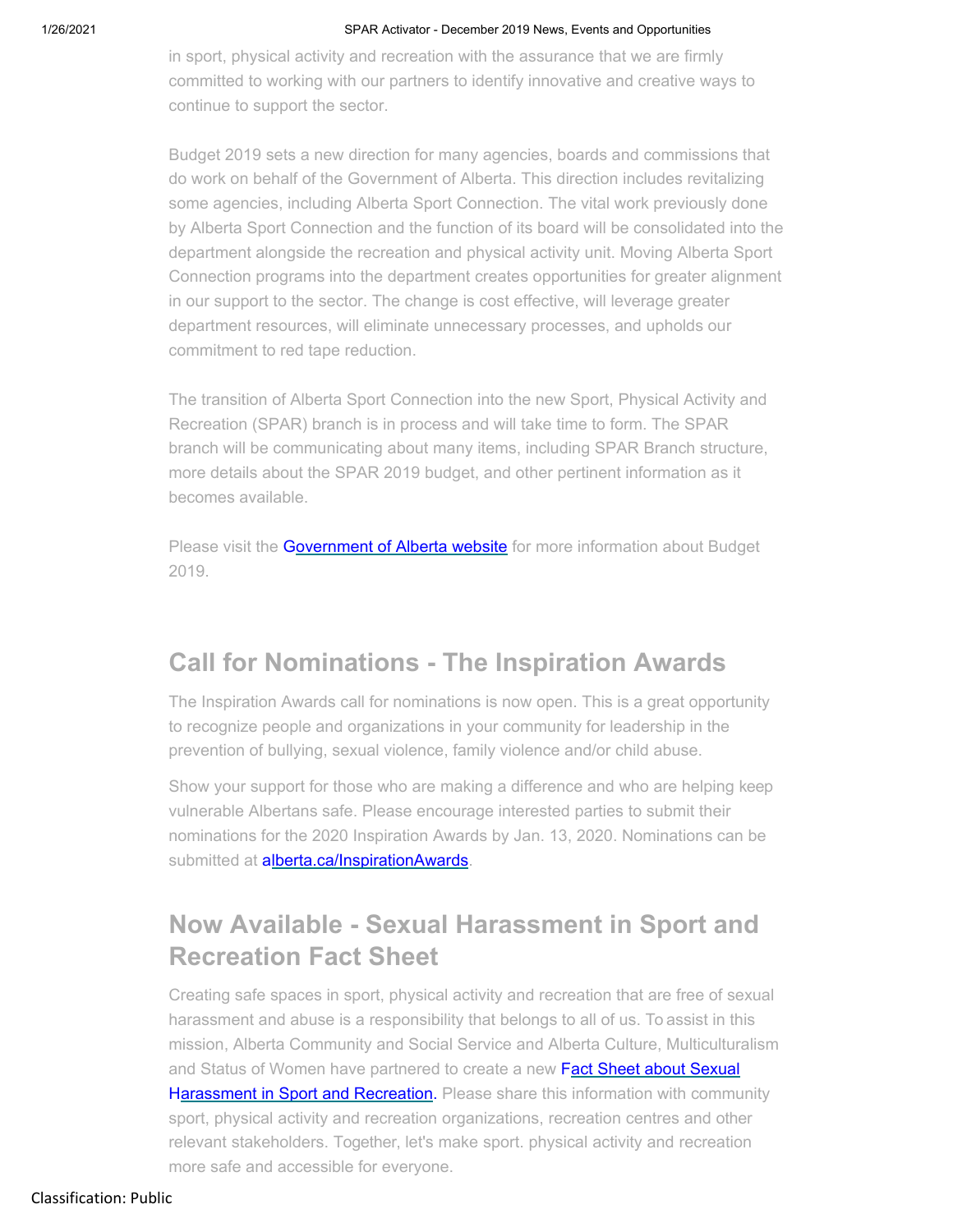

**Resources**

**#ElleBouge/#SheMov es - Move and Share**  Join la Fédération du Sport Francophone de l'Alberta (FSFA), as they celebrate the launch of the "#SheMoves"/ #ElleBouge campaign www.ellebouge.wixsite.co m/website/programme.

#### The

#SheMoves/#ElleBouge awareness campaign aims to make women and girls aware of physical activity and its benefits. Considering the number of women and girls who play sports in Canada is below 20%, #ElleBouge is a campaign that aims to increase this number and encourage women and girls to be more physically active. Inspired by the English campaign "This Girl Can", directed by



**Events**

## **Shaping the Future 2020 - January 30 - February 1, 2020 - Lake Louise**

Shaping the Future is an annual conference that brings together educators, health and wellness professionals and researchers to discuss aspects of comprehensive school health. Ever Active Schools and committed partners strive to connect all delegates by disseminating knowledge in a variety of interactive learning formats: preconferences, workshops, keynote speakers, concurrent sessions, outdoor sessions, research posters, success stories and networking opportunities with exhibitors.

**Alberta Camping**



**Opportunities**

### **Recreation**

The ARPA Job Board features opportunities for recreation professionals across Western Canada.

S couts Canada - Alberta is looking for volunteers

Fun adventures. Outdoor experiences. Friendship. Growth. Rediscover adventure as a Scouts Canada Volunteer, and have a great time doing it!

No matter how you get involved, we'll make sure you're properly trained and supported. In addition to having a great time and sharing what you know, participating in the Scouting adventure offers the chance to build on your own personal skills.

Whether you help out on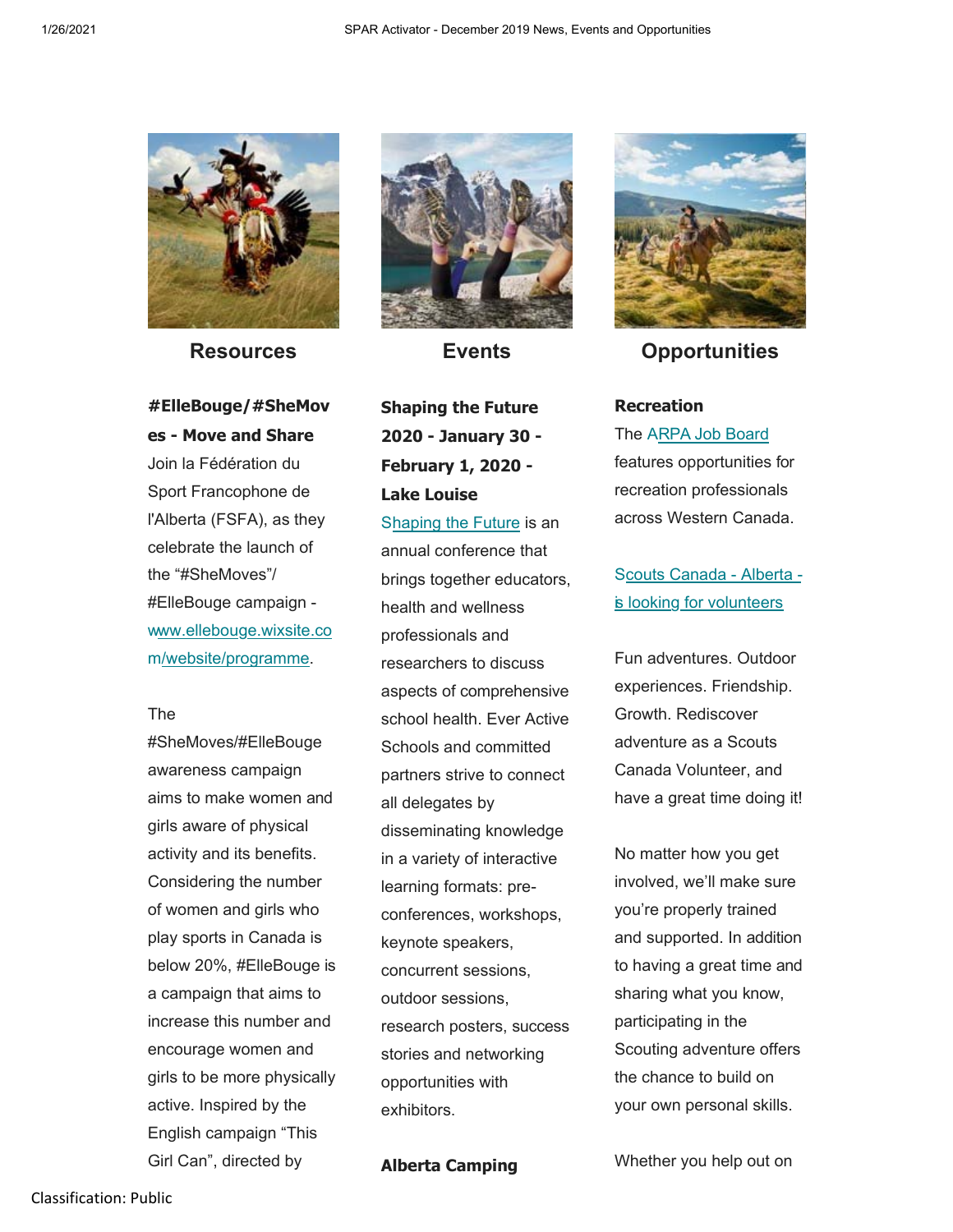1/26/2021 SPAR Activator - December 2019 News, Events and Opportunities

Sport England, #ElleBouge is one of the first of its kind to be presented in Canada and in French!

This campaign aims to present Francophone women and girls in Alberta, of different sizes, ages, background and with different sports abilities. It features everyday women and girls who have overcome their fear of being judged and found their own way of doing physical activity. Physical activity is for everyone! Learn more about this awareness campaign at www.ellebouge.wixsite. Centre - Nordegg AB com/website and remember to move and share #SheMoves

/#ElleBouge.

### **AB Active After School - Provincial Activity Guidelines and Resources**

Looking to support your local community after school program? Visit AB A fter School for more programming resources, online training and provincial activity guidelines for after school

## **Association - Regional Workshops**

The Alberta Camping Association wants to help you connect with other camp professionals about trends, professional development, concerns, standards or any topic of your choice. That's why we're offering Regional Events!

December 4, 2019 - Crowsnest Lake Bible Camp / Crowsnest Region Details: 1:00 PM - 3:00

Annual Conference March 16 - 18, 2020 at Goldeye

a regular basis or just at special events or camps, there is an important role for you to play. Click on the link below to find out more.

#### **Active Living**

The Provincial Fitness Unit maintains a job board for certified fitness professionals. Please visit their website for a province-wide listing of job opportunities.

## **Canadian Parks and** PM and R SVP HERE **Recreation Association (CPRA) Community Grant Program Announced**

CPRA is thrilled to announce that applications are now being accepted for the new Gender Equity in R ecreational Sport: **Community Grants** Initiative. 35 grants are available this year, and funding will support efforts to increase the participation and retention of girls and women in recreational sport in Canada. Canadian municipalities and Indigenous communities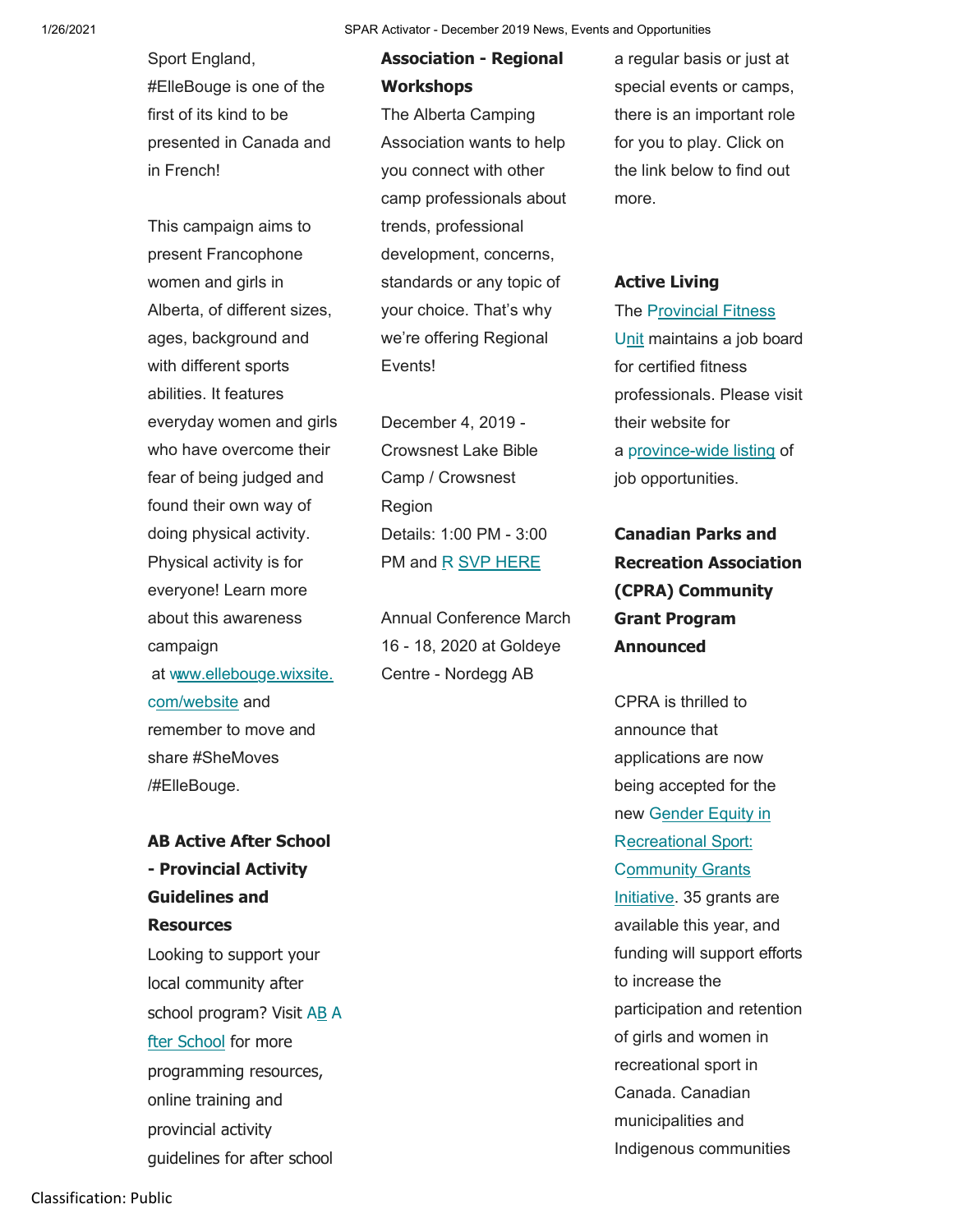programs! Let's help make sure all kids get the physical activity they need to help them grow and flourish! **contract the flourish!** of the Government of

### **Active Workplace Audit Kit**

(AHS) and the Centre for Active Living (CAL) worked in partnership with support from health, wellness, and workplace professionals to develop this evidence-informed toolkit.

The key purpose of this toolkit is to provide an audit tool for workplace champions, human resource professionals, and health and wellness promoters to identify how to support office-based employees to move more and sit less.

This toolkit is organized into four key parts:

- Part 1: Get started build the case for an active workplace
- Part 2: Assess audit your workplace
- Part 3: Explore find resources for action

are encouraged to apply. The application deadline is December 15, 2019. This project is part Canada's funding commitment to achieve gender equity in sport at every level by 2035. Alberta Health Services and Services See www.womenandgirlsi nrecsport.ca for more information.